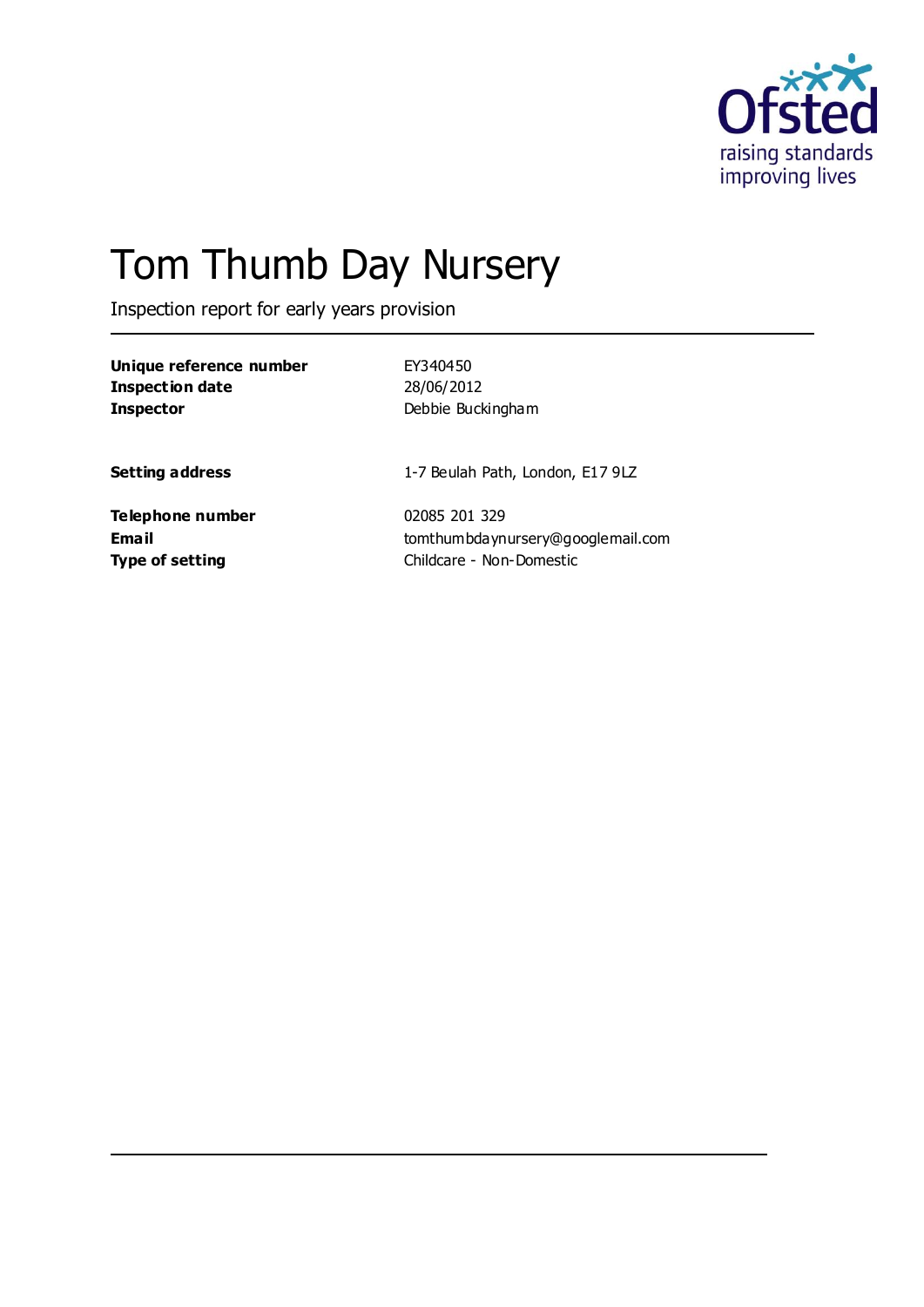The Office for Standards in Education, Children's Services and Skills (Ofsted) regulates and inspects to achieve excellence in the care of children and young people, and in education and skills for learners of all ages. It regulates and inspects childcare and children's social care, and inspects the Children and Family Court Advisory Support Service (Cafcass), schools, colleges, initial teacher training, work-based learning and skills training, adult and community learning, and education and training in prisons and other secure establishments. It assesses council children's services, and inspects services for looked after children, safeguarding and child protection.

If you would like a copy of this document in a different format, such as large print or Braille, please telephone 0300 123 1231, or email enquiries@ofsted.gov.uk.

You may copy all or parts of this document for non-commercial educational purposes, as long as you give details of the source and date of publication and do not alter the information in any way.

T: 0300 123 1231 Textphone: 0161 618 8524 E: enquiries@ofsted.gov.uk W: [www.ofsted.gov.uk](http://www.ofsted.gov.uk/)

© Crown copyright 2012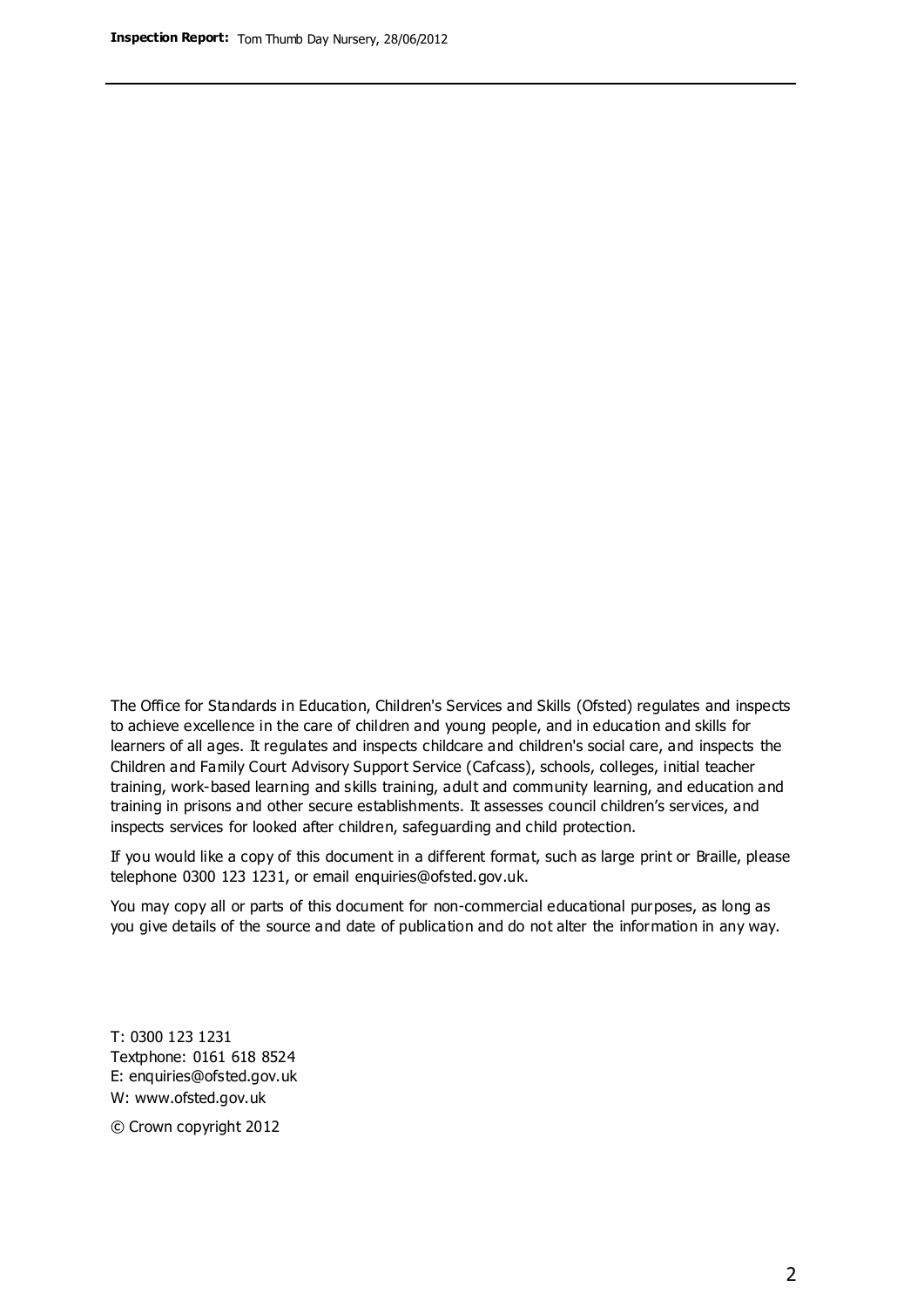### **Introduction**

This inspection was carried out by Ofsted under Sections 49 and 50 of the Childcare Act 2006 on the quality and standards of the registered early years provision. 'Early years provision' refers to provision regulated by Ofsted for children from birth to 31 August following their fifth birthday (the early years age group). The registered person must ensure that this provision complies with the statutory framework for children's learning, development and welfare, known as the *Early* Years Foundation Stage.

The provider must provide a copy of this report to all parents with children at the setting where reasonably practicable. The provider must provide a copy of the report to any other person who asks for one, but may charge a fee for this service (The Childcare (Inspection) Regulations 2008 regulations 9 and 10).

The setting also makes provision for children older than the early years age group which is registered on the voluntary and/or compulsory part(s) of the Childcare Register. This report does not include an evaluation of that provision, but a comment about compliance with the requirements of the Childcare Register is included in Annex B.

Please see our website for more information about each childcare provider. We publish inspection reports, conditions of registration and details of complaints we receive where we or the provider take action to meet the requirements of registration.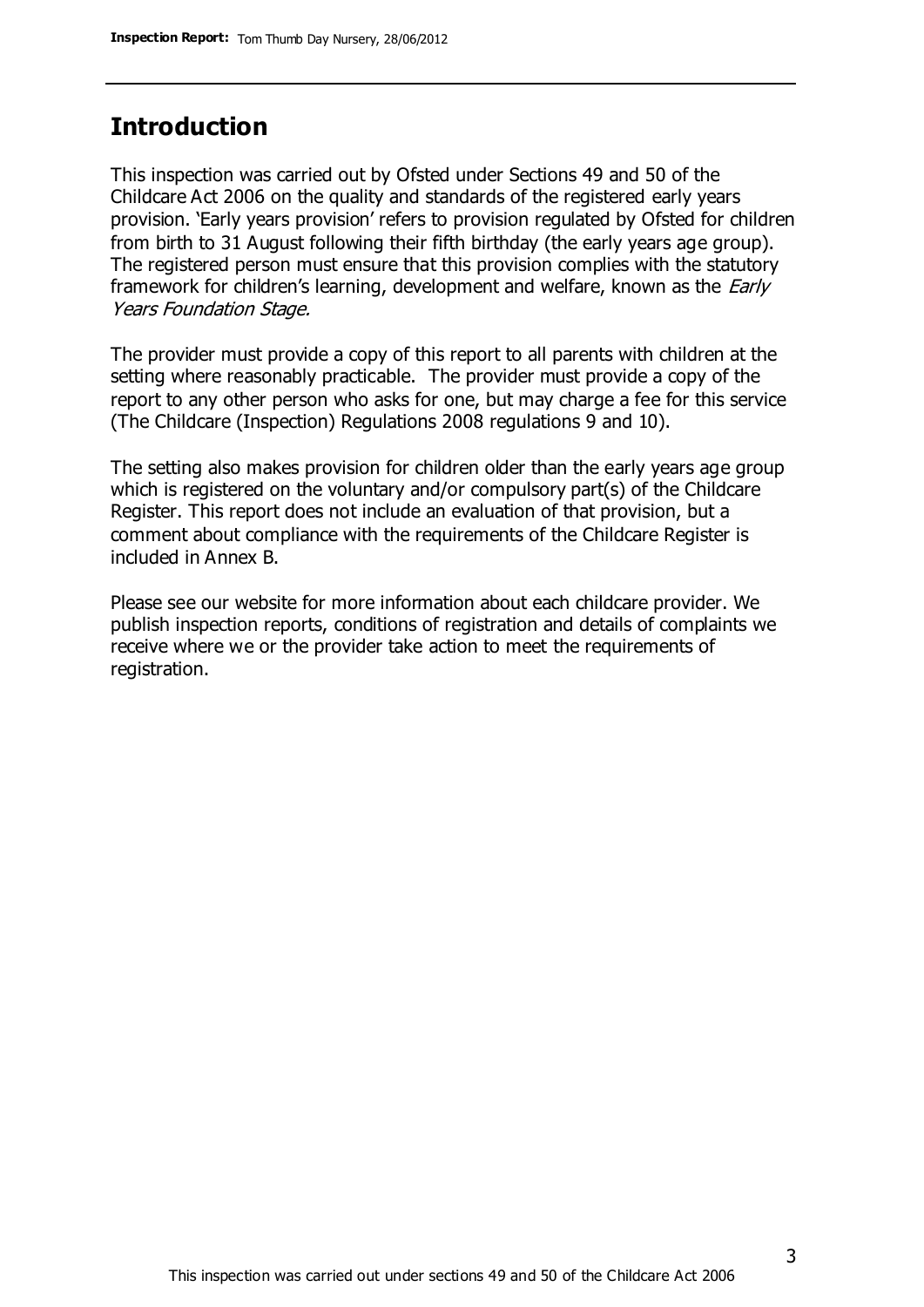### **Description of the setting**

Tom Thumb Nursery registered in 2008 following a change of ownership. It is managed and owned by Little Angels London Ltd in a purpose-built nursery building in Walthamstow in the London borough of Waltham Forest. It has sole use of the premises. Facilities include, baby room, toddler room, pre-school room and outdoor area. It serves the local area and caters for children from surrounding areas. The nursery opens each weekday all year round from 8am to 6pm with the exception of two weeks in August and a week over the Christmas period. The nursery is registered on the Early Years Register and both the compulsory and voluntary parts of the Childcare Register. A maximum of 12 children under the age of two may attend the nursery at any one time, with no more than 44 children in the early years group. There are currently 42 children on roll in the early years age group, of which four children are aged two years. The nursery is in receipt of funding to provide free early years education for children aged three and four years. The nursery supports children learning English as an additional language. The nursery employs ten members of staff, who work directly with the children, of whom seven hold an appropriate early years qualification, with two members of staff working towards a higher qualification.

### **The overall effectiveness of the early years provision**

Overall the quality of the provision is good.

Children settle quickly into the warm, friendly and welcoming atmosphere of the nursery. An effective system ensures that children's individual welfare needs are thoughtfully met, and attentive processes are developed to support children's learning effectively. Children generally participate well in nursery life. The management has addressed all recommendations from the previous inspection and is using self-evaluation as a tool to identify areas for further development, so capacity to maintain improvement is good. All policies and documentation are in place for the well-organised running of the nursery. Children's progression to the next stage of their education is promoted successfully overall.

## **What steps need to be taken to improve provision further?**

To further improve the early years provision the registered person should:

- further help children to develop their understanding of the world and gain useful skills for their future lives by providing more regular access to information and communication technology (ICT), so children can practise their developing skills in their play
- help children to make more contributions to nursery life through taking additional responsibilities and joining in by helping with manageable tasks that interest them, for example, pouring their own drinks during meal times.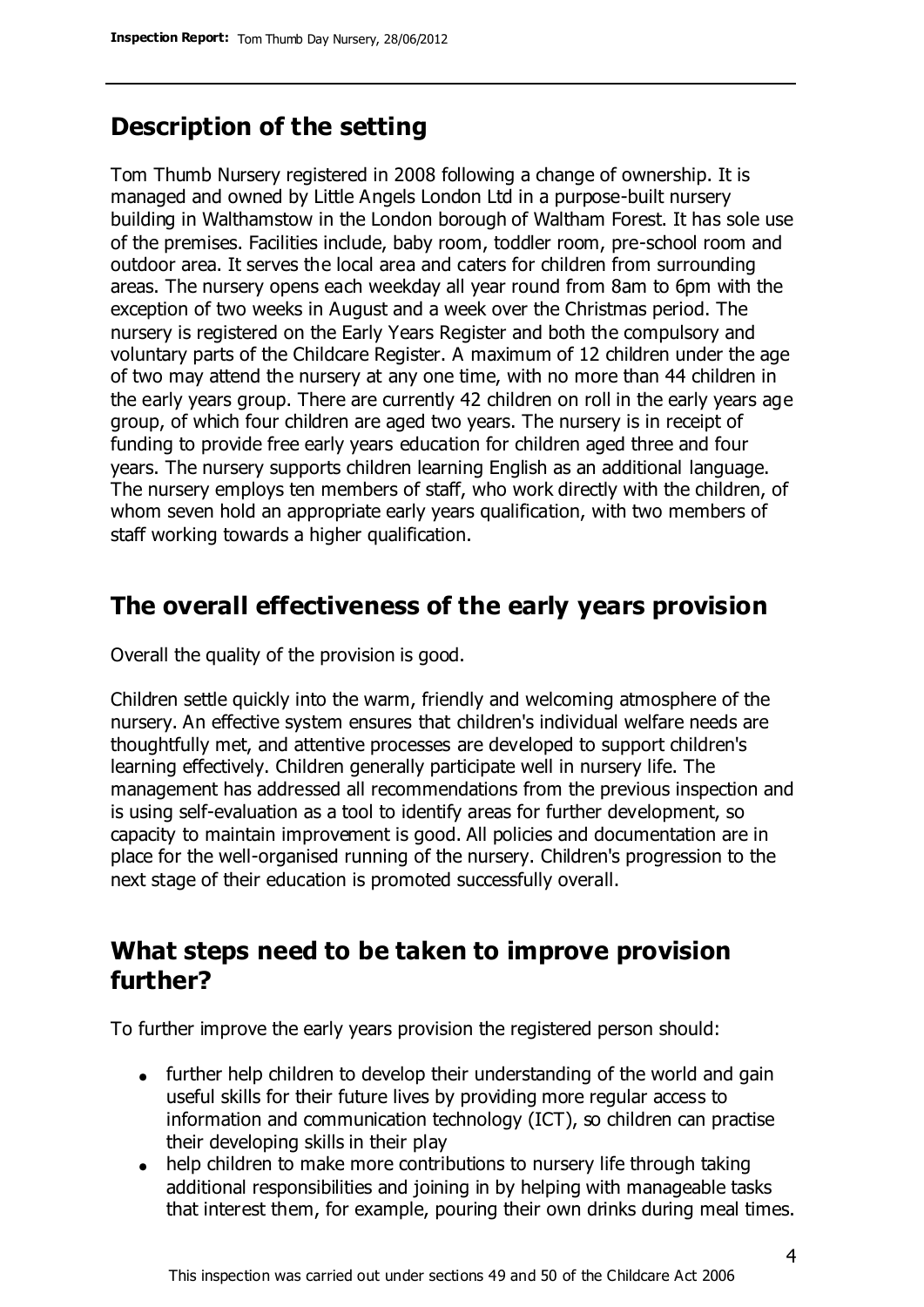# **The effectiveness of leadership and management of the early years provision**

Children are safeguarded effectively because staff have secure knowledge of child protection and the procedures to follow if they have concerns about a child in their care. The management undertakes thorough vetting and recruitment procedures, including well-developed induction to ensure that the staff are cleared as suitable for work with children and know their roles. Rigorous daily safety checks are completed and recorded together with effective annual risk assessments and emergency drills. Organised monitoring of the implementation of policies and procedures ensures consistent and regular reviews with staff and families. Children use premises that are safe and secure and they are very well supervised at all times. The nursery is committed to a collaborative working relationship with outside agencies in order to support children with additional difficulties.

The manager has a clear vision for the development of the nursery and reflects the views of the parents, staff and children. The nursery meets its aims to serve children from the local area with a homely, well-run nursery where the 'home from home' caring and nurturing environment supports children's learning and development. Children's welfare and learning are met effectively and the manager's vision for improvement has resulted in a building extension to improve facilities for the babies. Enthusiastic staff and management work well together, almost all of whom hold a relevant level 3 qualification. They channel their efforts into providing quality care and attention to all children. As a result, outcomes for babies' and children's achievements and well-being are well developed. Careful monitoring, analysis and self-challenge, enable the nursery to devise well-targeted plans to build on children's areas of strength.

In order for adults to appropriately and actively promote equality and diversity, the nursery offer topic based activities such as 'Me, myself and I' that help children respect and accept differences between children. Management and staff use antidiscriminatory practice so that children in their care feel positive about themselves and their achievements. Staff work well with both the local early years support staff and the children's centre, to expertly target areas for change. This action demonstrates the management's determined drive for continuous improvement. The intervention and support of these outside professionals have influenced the successful implementation of the recommendations from the previous inspection. As a result, clear and concise planning strategies are now undertaken that have improved outcomes for children and babies.

The nursery provides an interesting and well-organised learning environment. There is continual access to an extensive all-weather outdoor play area, which successfully fosters children's exploration activities and their physical development. As a result, children enjoy their time in both the indoor and outdoor areas where play through exploration is fostered by supportive staff, stimulating toys and equipment. Families with English as an additional language benefit from staff helping settle their children into nursery. Staff do not always provide ICT equipment so that children can choose when they wish to use it.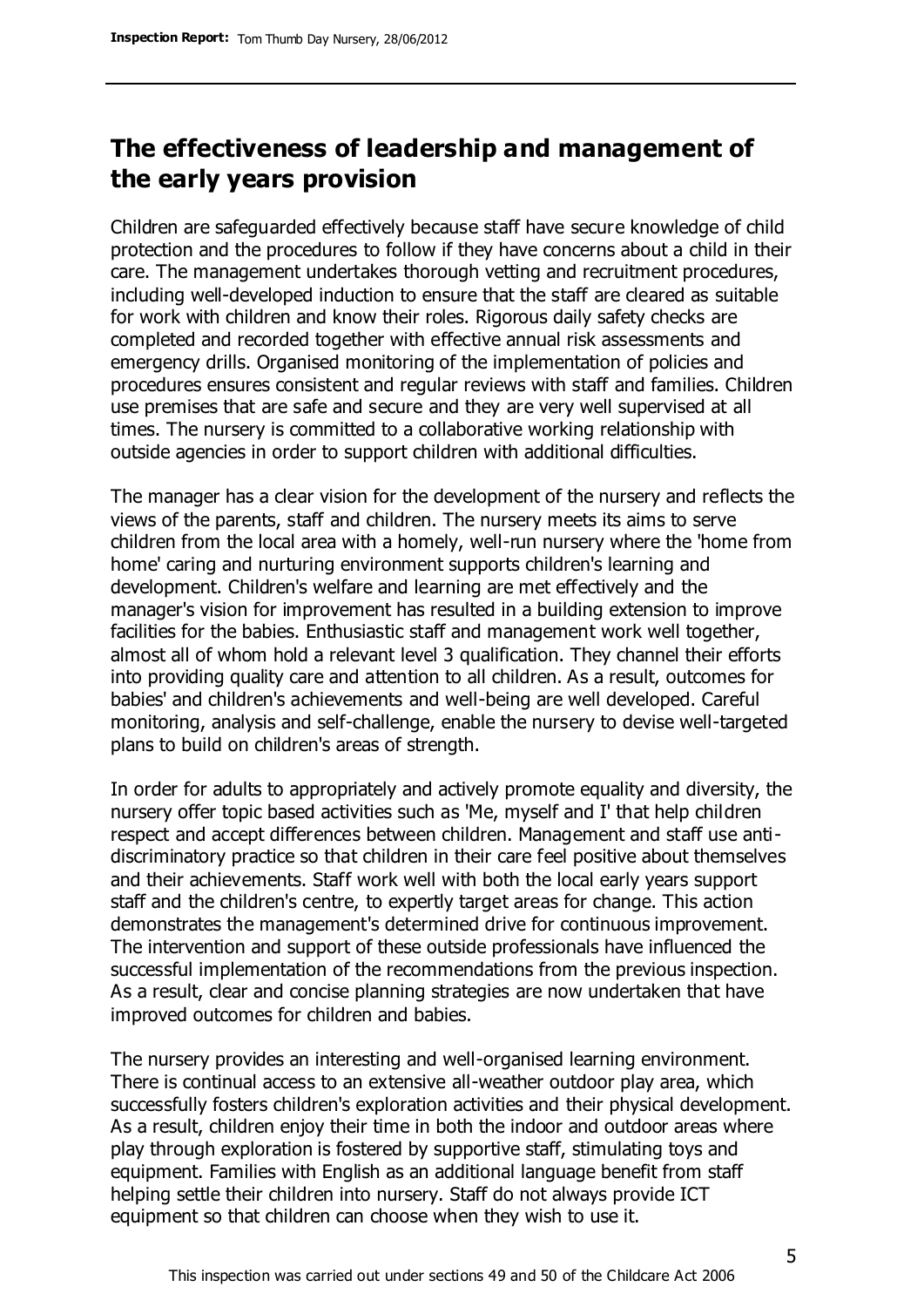Relationships with parents are excellent. They are involved in the decision-making process in matters that affect the nursery's practice and organisation through parents' meetings and questionnaires. Highly effective communication with the family's 'key person' ensures there are productive partnerships with parents that result in strong levels of engagement. The 'red book' system allows parents to feel included in their child's learning and to record and detail such things as 'What happens at the weekend and on holiday'. This contribution means that staff are well aware of special events in children's lives and, as a result, opportunities for children to share these experiences with others, to boost their conversation skills and self-confidence.

Partnerships are good; there are established means of communication between partners involved with children's learning, which successfully promote their care, development and welfare. Links with the local primary school are good overall and provide support in preparation for children's transition to school.

## **The quality and standards of the early years provision and outcomes for children**

Children and babies really enjoy their time at this friendly, engaging nursery. They develop close relationships with staff and one another. They make good progress in their learning in relation to their starting points. Staff demonstrate a firm understanding of babies' and children's development in the Early Years Foundation Stage. Staff use this knowledge to provide experiences that cover all areas of learning successfully overall, although particular gains are made in speech and language.

Children make good use of the extensive 'all weather' outdoor area that fosters children's safe exploration of one of the many items of climbing apparatus. A large floor-level sand pit encourages children to make sandcastles, find 'treasure' and play alongside friends. Under a large protective shelter, staff help children explore how things float or sink in the water tray, while other children are dressing up and looking through books.

Inside, staff set out the air conditioned rooms to provide young children with cosy corners to browse through books, and allow babies to play with dolls and suitable kitchen tools. Although staff demonstrate generally good awareness of the needs of older children, there are fewer chances for children to use ICT equipment, in order to acquire and practise technology skills needed for their future lives. Nevertheless, children are enthusiastic learners, eagerly joining in with counting songs and games that support their numerical skills. Staff firmly support child-led play and engage with children to support their social and emotional well-being as well as their speech and language.

Children and babies appear very happy and secure and have a strong sense of belonging. Children generally behave very well and older children show consideration for the younger ones, especially when they are sleeping during the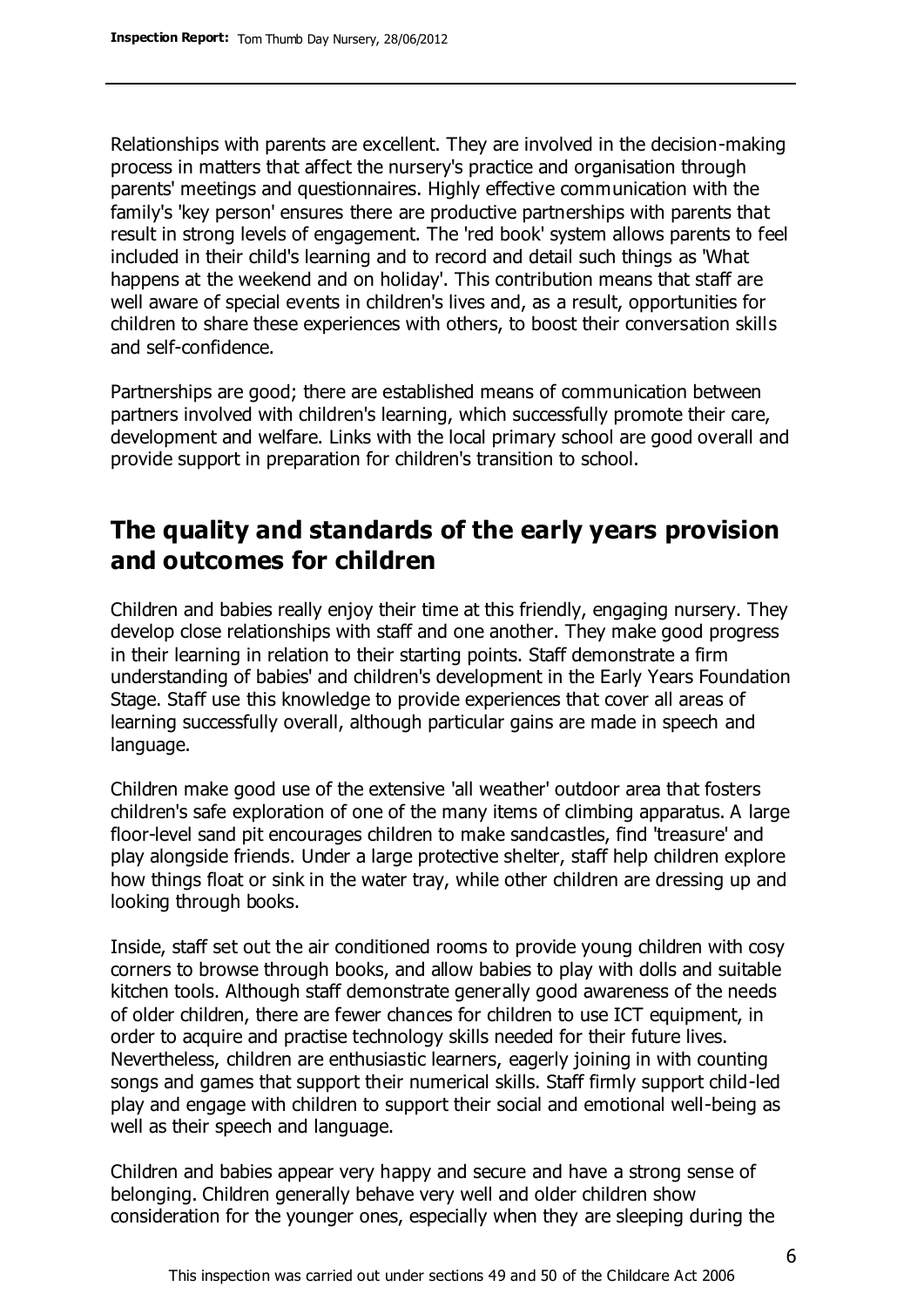afternoons. Their behaviour is very good because they understand what to do, as staff use consistent methods for managing unwanted behaviour. The staff organise the rooms safely providing an excellent mixture of child-led and adult-directed activities to promote play and exploration.

All children and babies are showing good, age appropriate awareness of what constitutes a healthy lifestyle. They are beginning to understand how vegetables grow, taking care of the tomato and potato plants outside. They learn about healthy eating through discussion during preparation of fruit and vegetables for tea each day. They enjoy taking on responsibilities, but staff do not do all they might to encourage children to take on such tasks, so they make a full contribution to nursery life. For example, children understand the importance of drinking water when they are thirsty, but are not encouraged to practice pouring their own drinks during meal times. Many of the children use the toilets independently and understand the importance of washing their hands at such times, and before and after meals.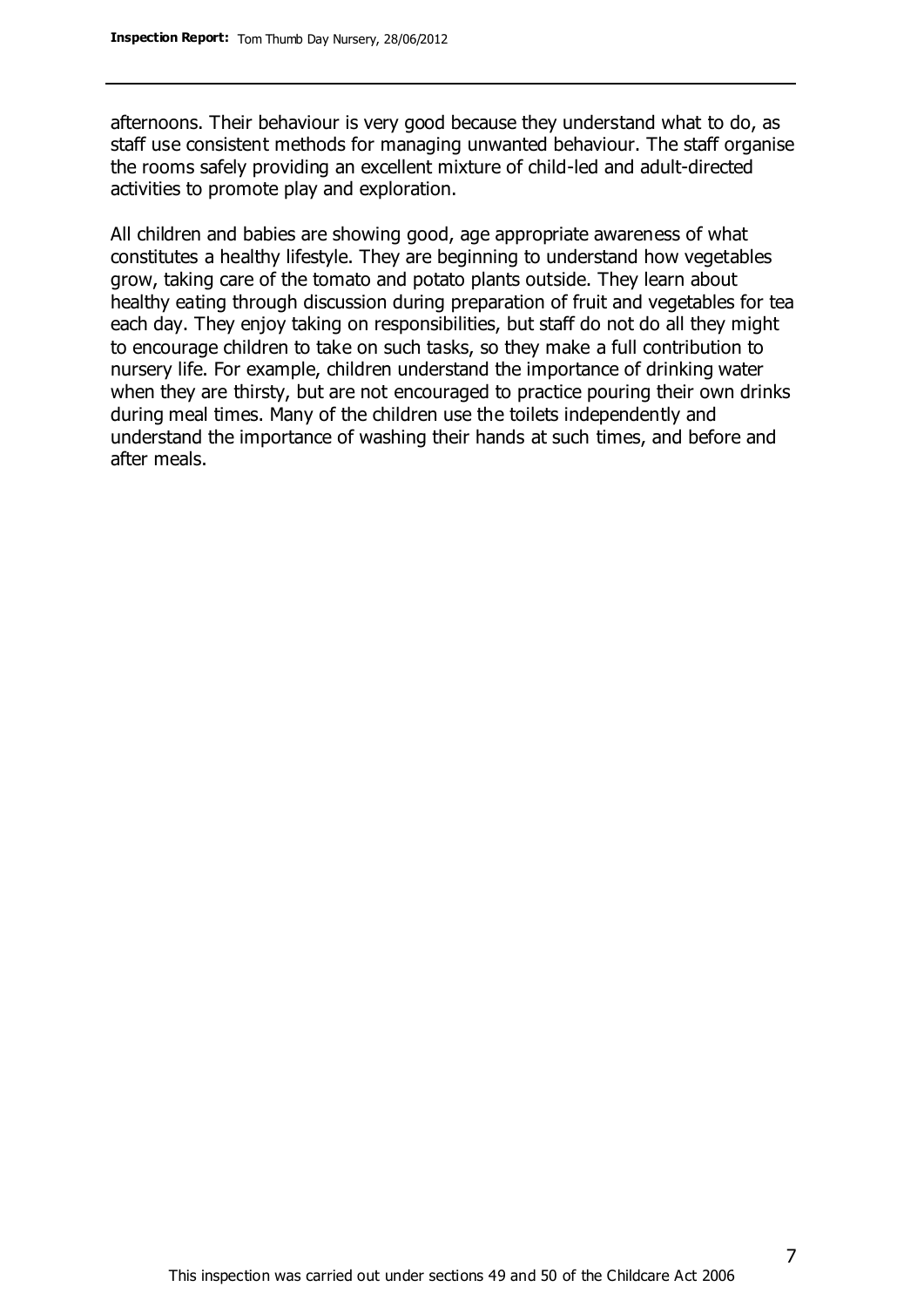# **Annex A: record of inspection judgements**

#### **The key inspection judgements and what they mean**

Grade 1 is Outstanding: this aspect of the provision is of exceptionally high quality Grade 2 is Good: this aspect of the provision is strong Grade 3 is Satisfactory: this aspect of the provision is sound Grade 4 is Inadequate: this aspect of the provision is not good enough

#### **The overall effectiveness of the early years provision**

| How well does the setting meet the needs of the      |  |
|------------------------------------------------------|--|
| children in the Early Years Foundation Stage?        |  |
| The capacity of the provision to maintain continuous |  |
| improvement                                          |  |

#### **The effectiveness of leadership and management of the early years provision**

| The effectiveness of leadership and management of the             |   |
|-------------------------------------------------------------------|---|
| <b>Early Years Foundation Stage</b>                               |   |
| The effectiveness of leadership and management in embedding       |   |
| ambition and driving improvement                                  |   |
| The effectiveness with which the setting deploys resources        |   |
| The effectiveness with which the setting promotes equality and    |   |
| diversity                                                         |   |
| The effectiveness of safeguarding                                 | 7 |
| The effectiveness of the setting's self-evaluation, including the |   |
| steps taken to promote improvement                                |   |
| The effectiveness of partnerships                                 |   |
| The effectiveness of the setting's engagement with parents and    |   |
| carers                                                            |   |

### **The quality of the provision in the Early Years Foundation Stage**

The quality of the provision in the Early Years Foundation Stage  $\vert$  2

### **Outcomes for children in the Early Years Foundation Stage**

| <b>Outcomes for children in the Early Years Foundation</b>    |  |
|---------------------------------------------------------------|--|
| <b>Stage</b>                                                  |  |
| The extent to which children achieve and enjoy their learning |  |
| The extent to which children feel safe                        |  |
| The extent to which children adopt healthy lifestyles         |  |
| The extent to which children make a positive contribution     |  |
| The extent to which children develop skills for the future    |  |

Any complaints about the inspection or report should be made following the procedures set out in the guidance available from Ofsted's website: www.ofsted.gov.uk